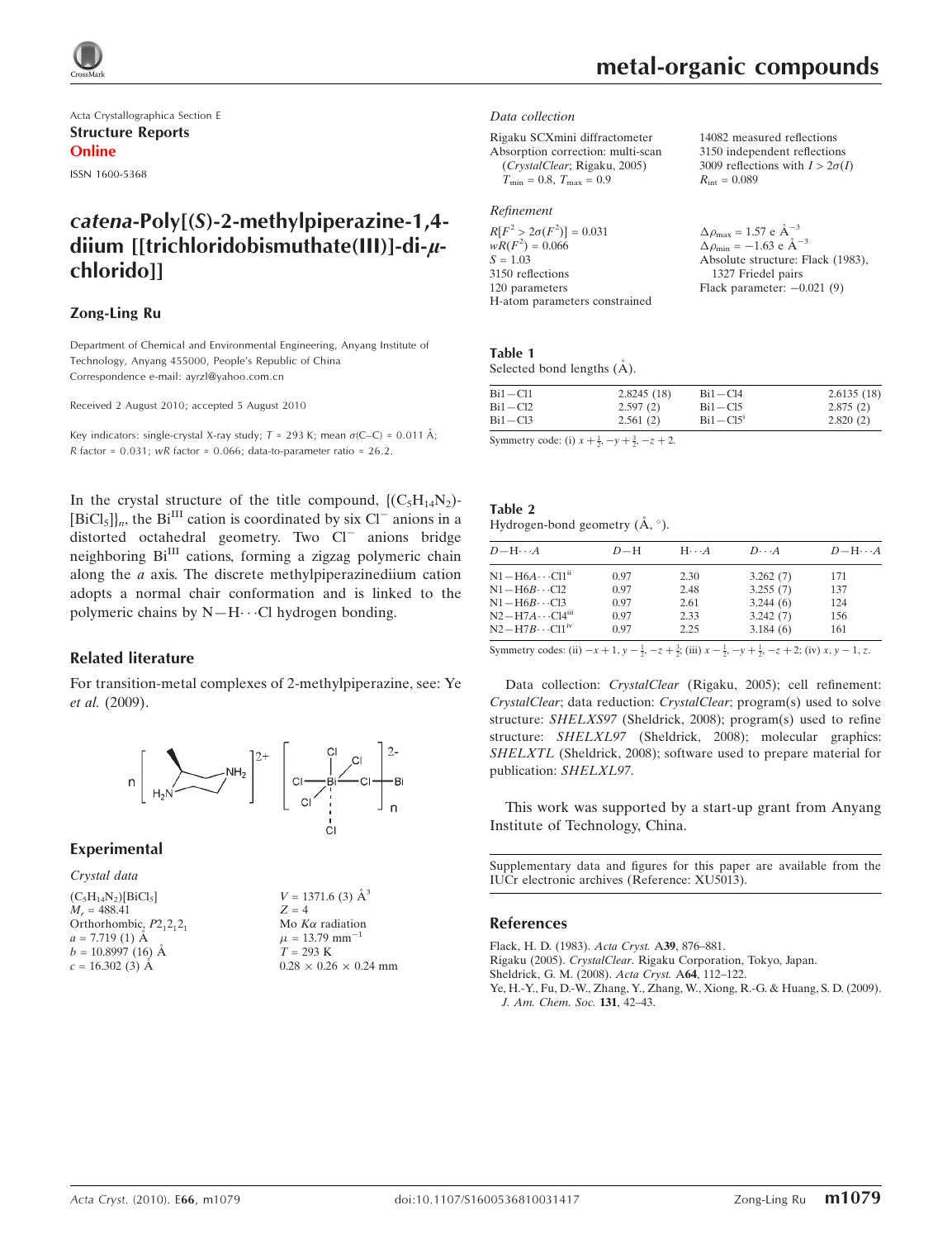# **supporting information**

## *Acta Cryst.* (2010). E**66**, m1079 [https://doi.org/10.1107/S1600536810031417]

# *catena***-Poly[(***S***)-2-methylpiperazine-1,4-diium [[trichloridobismuthate(III)]-di-***µ***chlorido]]**

# **Zong-Ling Ru**

## **S1. Comment**

The chiral 2-methylpiperazine has shown tremendous scope in the synthesis of transition metal complexes (Ye *et al.*, 2009). The construction of new members of this family of ligands is an important direction in the development of coordination chemistry. we report here the crystal structure of the title compound.

In the crystal of the title compound,  $C_5H_{14}N_2.BiCl_5$  (Fig.1), the Bi<sup>3+</sup> cations are coordinated by six Cl anions with distances ranging from 2.561 (2) to 2.875 (2) Å (Table 1). The values of bond angles Cl–Bi–Cl are near to 90 or 180°, which make the  $[BiCl_6]^3$ - octahedral geometry. The protonated piperazine ring adopts a chair conformation. The  $Bi^{3+}$ cations conneted through bridging chlorine atom to form a one-dimensional chain structure. The crystal structure is stabilized by intermolecular N—H···Cl hydrogen bonds (Table 2).

#### **S2. Experimental**

A mixture of (*S*)-2-methylpiperazine (2 mmol, 0.2 g), BiCl<sub>3</sub> (2 mmol, 0.62 g) and 20% aqueous HCl (20 ml) in 10 ml water was heated at 353 K for 0.5 h. The reaction mixture was cooled slowly to room temperature, crystals of the title compound were formed after 8 d.

# **S3. Refinement**

All H atoms were placed in calculated positions, with C—H = 0.96 or 0.98 Å and N—H = 0.97 Å, and refined using a riding model, with  $U_{iso}(H) = 1.5U_{eq}(C)$  for methyl H atoms and  $1.2U_{eq}(C,N)$  for the others.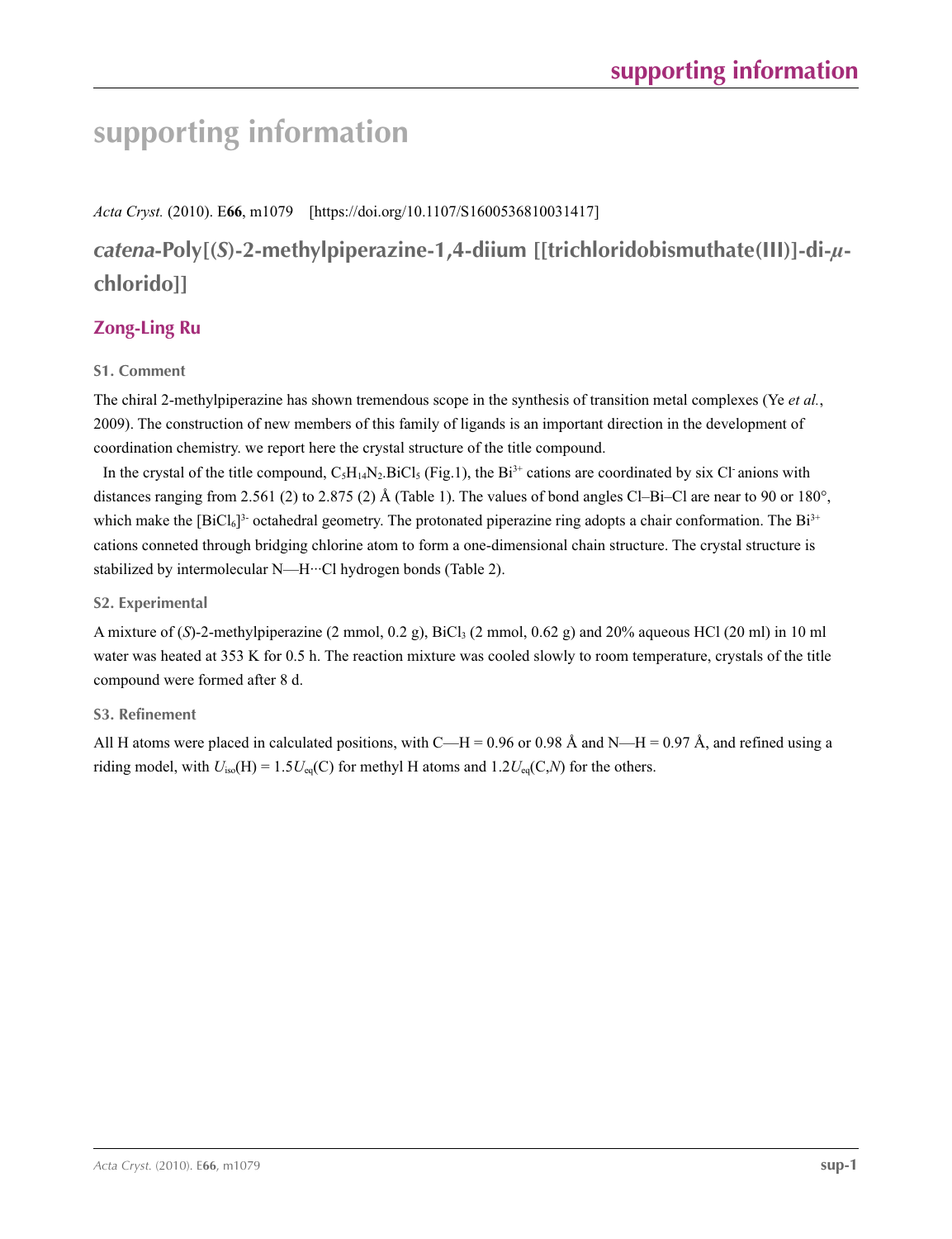

## **Figure 1**

The asymmetric unit of the title compound with atom labels. Displacement ellipsoids were drawn at the 30% probability level.

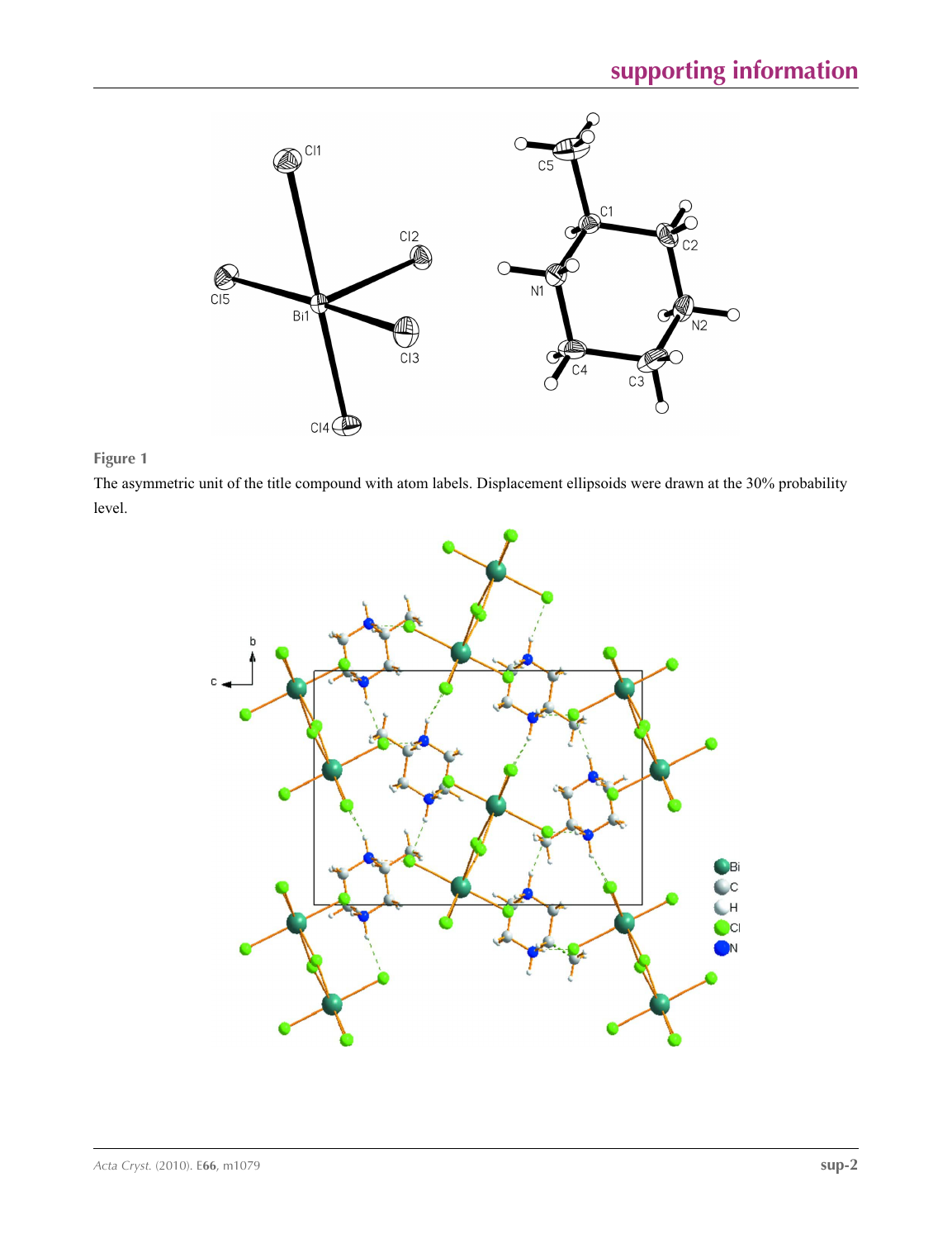#### **Figure 2**

The packing viewed along the *a* axis. Hydrogen bonds are drawn as dashed lines

*catena***-Poly[(***S***)-2-methylpiperazine-1,4-diium [[trichloridobismuthate(III)]-di-***µ***-chlorido]]** 

#### *Crystal data*

 $(C_5H_{14}N_2)[BiCl_5]$  $M_r = 488.41$ Orthorhombic,  $P2_12_12_1$ Hall symbol: P 2ac 2ab  $a = 7.719(1)$  Å  $b = 10.8997(16)$  Å  $c = 16.302(3)$  Å  $V = 1371.6$  (3) Å<sup>3</sup>  $Z = 4$ 

#### *Data collection*

Rigaku SCXmini diffractometer Radiation source: fine-focus sealed tube Graphite monochromator Detector resolution: 13.6612 pixels mm-1 *ω* scans Absorption correction: multi-scan (*CrystalClear*; Rigaku, 2005)  $T_{\text{min}} = 0.8, T_{\text{max}} = 0.9$ 

#### *Refinement*

Refinement on *F*<sup>2</sup> Least-squares matrix: full *R*[ $F^2 > 2\sigma(F^2)$ ] = 0.031  $wR(F^2) = 0.066$  $S = 1.03$ 3150 reflections 120 parameters 0 restraints Primary atom site location: structure-invariant direct methods Secondary atom site location: difference Fourier map

 $F(000) = 904$  $D<sub>x</sub>$  = 2.365 Mg m<sup>-3</sup> Mo *Kα* radiation,  $\lambda = 0.71073$  Å Cell parameters from 3009 reflections  $\theta$  = 2.5–27.5°  $\mu = 13.79$  mm<sup>-1</sup> *T* = 293 K Block, colorless  $0.28 \times 0.26 \times 0.24$  mm

14082 measured reflections 3150 independent reflections 3009 reflections with  $I > 2\sigma(I)$  $R_{\text{int}} = 0.089$  $\theta_{\text{max}} = 27.5^{\circ}, \theta_{\text{min}} = 2.5^{\circ}$  $h = -9 \rightarrow 10$  $k = -14 \rightarrow 14$ *l* = −21→21

Hydrogen site location: inferred from neighbouring sites H-atom parameters constrained  $w = 1/[\sigma^2 (F_o^2) + (0.P)^2]$ where  $P = (F_o^2 + 2F_c^2)/3$  $(\Delta/\sigma)_{\text{max}} = 0.001$  $\Delta\rho_{\rm max}$  = 1.57 e Å<sup>-3</sup>  $\Delta \rho_{\text{min}} = -1.63$  e Å<sup>-3</sup> Extinction correction: *SHELXL97* (Sheldrick, 2008), Fc\* =kFc[1+0.001xFc2 *λ*3 /sin(2*θ*)]-1/4 Extinction coefficient: 0.0300 (5) Absolute structure: Flack (1983), 1327 Friedel pairs Absolute structure parameter: −0.021 (9)

#### *Special details*

**Geometry**. All e.s.d.'s (except the e.s.d. in the dihedral angle between two l.s. planes) are estimated using the full covariance matrix. The cell e.s.d.'s are taken into account individually in the estimation of e.s.d.'s in distances, angles and torsion angles; correlations between e.s.d.'s in cell parameters are only used when they are defined by crystal symmetry. An approximate (isotropic) treatment of cell e.s.d.'s is used for estimating e.s.d.'s involving l.s. planes.

**Refinement**. Refinement of  $F^2$  against ALL reflections. The weighted  $R$ -factor  $wR$  and goodness of fit  $S$  are based on  $F^2$ , conventional *R*-factors *R* are based on *F*, with *F* set to zero for negative  $F^2$ . The threshold expression of  $F^2 > \sigma(F^2)$  is used only for calculating *R*-factors(gt) *etc*. and is not relevant to the choice of reflections for refinement. *R*-factors based on *F*<sup>2</sup> are statistically about twice as large as those based on *F*, and *R*- factors based on ALL data will be even larger.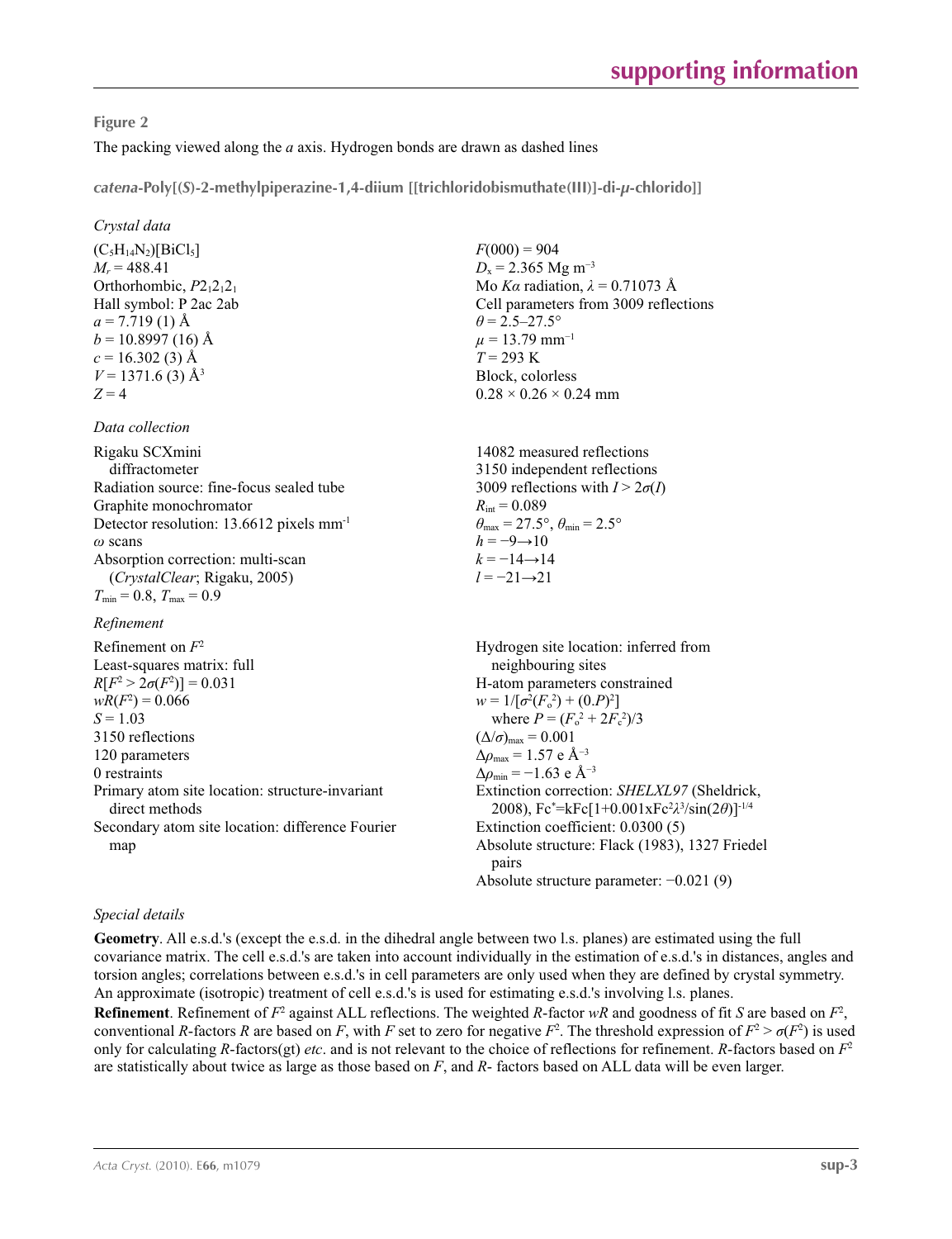|                  | $\boldsymbol{\chi}$ | $\mathcal{Y}$ | z            | $U_{\rm iso}*/U_{\rm eq}$ |
|------------------|---------------------|---------------|--------------|---------------------------|
| Bi1              | 0.33206(3)          | 0.57633(2)    | 0.946205(14) | 0.02412(11)               |
| C1               | 0.1786(10)          | 0.1571(6)     | 0.7856(4)    | 0.0296(15)                |
| H1               | 0.0737              | 0.1733        | 0.8177       | $0.036*$                  |
| C2               | 0.1931(12)          | 0.0212(7)     | 0.7715(5)    | 0.0391(19)                |
| H2A              | 0.0899              | $-0.0077$     | 0.7436       | $0.047*$                  |
| H2B              | 0.2917              | 0.0049        | 0.7362       | $0.047*$                  |
| C <sub>3</sub>   | 0.3672(10)          | $-0.0026(8)$  | 0.8968(6)    | 0.049(2)                  |
| H <sub>3</sub> A | 0.4720              | $-0.0201$     | 0.8661       | $0.058*$                  |
| H3B              | 0.3740              | $-0.0456$     | 0.9487       | $0.058*$                  |
| C4               | 0.3548(12)          | 0.1343(8)     | 0.9124(4)    | 0.041(2)                  |
| H <sub>4</sub> A | 0.2566              | 0.1512        | 0.9477       | $0.050*$                  |
| H4B              | 0.4589              | 0.1625        | 0.9399       | $0.050*$                  |
| C <sub>5</sub>   | 0.1685(13)          | 0.2283(9)     | 0.7064(5)    | 0.059(2)                  |
| H <sub>5</sub> A | 0.1539              | 0.3139        | 0.7183       | $0.089*$                  |
| H5B              | 0.0717              | 0.1997        | 0.6748       | $0.089*$                  |
| H <sub>5</sub> C | 0.2734              | 0.2166        | 0.6758       | $0.089*$                  |
| C11              | 0.3347(3)           | 0.68787(17)   | 0.78982(11)  | 0.0414(4)                 |
| Cl2              | 0.0920(2)           | 0.4253(2)     | 0.89851(12)  | 0.0378(4)                 |
| C13              | 0.5685(2)           | 0.4239(2)     | 0.90419(13)  | 0.0389(4)                 |
| C14              | 0.3272(3)           | 0.47345(19)   | 1.09100(11)  | 0.0412(4)                 |
| C15              | 0.0888(3)           | 0.7630(2)     | 0.99374(14)  | 0.0414(5)                 |
| N1               | 0.3338(8)           | 0.2005(5)     | 0.8340(4)    | 0.0331(13)                |
| H <sub>6</sub> A | 0.4376              | 0.1895        | 0.8012       | $0.040*$                  |
| H6B              | 0.3211              | 0.2875        | 0.8449       | $0.040*$                  |
| N2               | 0.2143(8)           | $-0.0475(5)$  | 0.8499(4)    | 0.0387(16)                |
| H7A              | 0.1108              | $-0.0363$     | 0.8828       | $0.046*$                  |
| H7B              | 0.2270              | $-0.1345$     | 0.8388       | $0.046*$                  |

*Fractional atomic coordinates and isotropic or equivalent isotropic displacement parameters (Å<sup>2</sup>)* 

*Atomic displacement parameters (Å2 )*

|                 | $U^{11}$    | $L^{22}$    | $U^{33}$    | $U^{12}$       | $U^{13}$       | $U^{23}$       |
|-----------------|-------------|-------------|-------------|----------------|----------------|----------------|
| Bi1             | 0.02674(15) | 0.02120(14) | 0.02443(15) | $-0.00003(11)$ | $-0.00047(11)$ | $-0.00161(10)$ |
| C <sub>1</sub>  | 0.033(3)    | 0.030(4)    | 0.026(3)    | 0.001(3)       | 0.002(3)       | 0.005(3)       |
| C <sub>2</sub>  | 0.054(5)    | 0.032(4)    | 0.031(4)    | $-0.013(4)$    | $-0.001(4)$    | $-0.007(3)$    |
| C <sub>3</sub>  | 0.045(5)    | 0.040(5)    | 0.060(5)    | $-0.004(4)$    | $-0.017(4)$    | 0.021(4)       |
| C <sub>4</sub>  | 0.051(5)    | 0.045(5)    | 0.028(4)    | $-0.013(4)$    | $-0.011(4)$    | 0.011(3)       |
| C <sub>5</sub>  | 0.062(5)    | 0.076(7)    | 0.040(5)    | 0.004(7)       | 0.000(5)       | 0.023(5)       |
| Cl <sub>1</sub> | 0.0513(10)  | 0.0414(10)  | 0.0316(9)   | 0.0075(11)     | 0.0079(10)     | 0.0036(8)      |
| Cl2             | 0.0344(9)   | 0.0359(10)  | 0.0432(10)  | $-0.0050(9)$   | $-0.0056(8)$   | $-0.0058(10)$  |
| Cl <sub>3</sub> | 0.0326(8)   | 0.0350(10)  | 0.0490(11)  | 0.0048(9)      | 0.0058(8)      | $-0.0045(11)$  |
| Cl4             | 0.0382(9)   | 0.0521(11)  | 0.0333(9)   | $-0.0029(11)$  | $-0.0032(9)$   | 0.0123(8)      |
| C15             | 0.0440(9)   | 0.0356(11)  | 0.0446(11)  | 0.0132(8)      | 0.0096(8)      | 0.0003(9)      |
| N1              | 0.043(3)    | 0.026(3)    | 0.031(3)    | $-0.005(3)$    | 0.000(3)       | 0.002(2)       |
| N <sub>2</sub>  | 0.039(3)    | 0.024(3)    | 0.053(4)    | $-0.002(3)$    | $-0.003(3)$    | 0.001(3)       |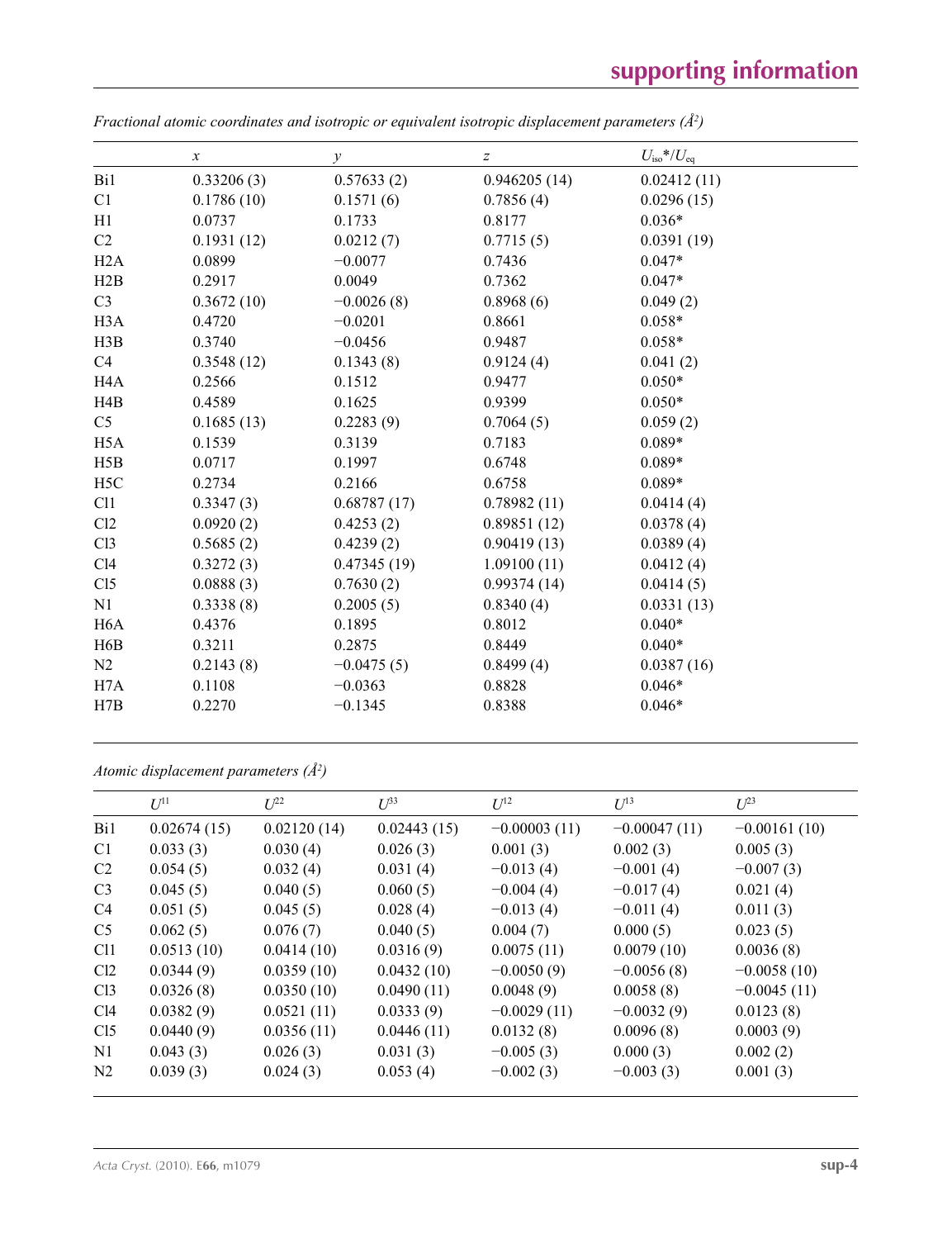*Geometric parameters (Å, º)*

| $Bi1 - Cl1$                        | 2.8245(18)  | $C3-C4$                 | 1.517(12) |
|------------------------------------|-------------|-------------------------|-----------|
| $Bi1 - Cl2$                        | 2.597(2)    | $C3 - H3A$              | 0.9700    |
| $Bi1 - Cl3$                        | 2.561(2)    | $C3$ —H3B               | 0.9700    |
| $Bi1 - Cl4$                        | 2.6135(18)  | $C4 - N1$               | 1.476(9)  |
| $Bi1 - Cl5$                        | 2.875(2)    | $C4 - H4A$              | 0.9700    |
| $Bi1-C15$ <sup>i</sup>             | 2.820(2)    | $C4 - H4B$              | 0.9700    |
| $C1 - C2$                          | 1.504(10)   | $C5 - H5A$              | 0.9600    |
| $C1 - C5$                          | 1.509(10)   | $C5 - H5B$              | 0.9600    |
| $C1 - N1$                          | 1.510(10)   | $C5 - H5C$              | 0.9600    |
| $Cl-H1$                            | 0.9800      | $N1 - H6A$              | 0.9700    |
| $C2 - N2$                          | 1.490(10)   | $N1 - H6B$              | 0.9700    |
| $C2 - H2A$                         | 0.9700      | $N2-H7A$                | 0.9700    |
| $C2 - H2B$                         | 0.9700      | $N2 - H7B$              | 0.9700    |
| $C3 - N2$                          | 1.489(10)   |                         |           |
|                                    |             |                         |           |
| Cl3—Bi1—Cl2                        | 90.97(6)    | $C4-C3-H3A$             | 109.4     |
| Cl3—Bi1—Cl4                        | 88.48 (7)   | $N2-C3-H3B$             | 109.4     |
| Cl2—Bi1—Cl4                        | 89.32 (7)   | $C4-C3-H3B$             | 109.4     |
| $Cl3$ —Bi $1$ —C $15$ <sup>i</sup> | 89.71 (8)   | НЗА-СЗ-НЗВ              | 108.0     |
| $Cl2$ —Bi $1$ — $Cl5$ <sup>i</sup> | 177.10(7)   | $N1-C4-C3$              | 110.0(6)  |
| $Cl4$ —Bi $1$ —Cl5 <sup>i</sup>    | 87.88 (7)   | $N1-C4-H4A$             | 109.7     |
| Cl3—Bi1—Cl1                        | 91.88(7)    | $C3-C4-H4A$             | 109.7     |
| Cl2—Bi1—Cl1                        | 90.44(7)    | $N1-C4-H4B$             | 109.7     |
| Cl4—Bi1—Cl1                        | 179.57(7)   | $C3-C4-H4B$             | 109.7     |
| $Cl5^i$ -Bil-Cll                   | 92.35(7)    | HA—C4—H4B               | 108.2     |
| Cl3—Bi1—Cl5                        | 175.20(8)   | $C1-C5-H5A$             | 109.5     |
| Cl2—Bi1—Cl5                        | 93.63(8)    | $C1-C5-H5B$             | 109.5     |
| Cl4—Bi1—Cl5                        | 92.91(7)    | $H5A - C5 - H5B$        | 109.5     |
| $Cl5^i$ -Bil-Cl5                   | 85.753 (13) | $C1-C5-H5C$             | 109.5     |
| $Cl1 - Bi1 - Cl5$                  | 86.75(6)    | $H5A - C5 - H5C$        | 109.5     |
| $C2-C1-C5$                         | 112.3(7)    | $H5B-C5-H5C$            | 109.5     |
| $C2-C1-N1$                         | 109.2(7)    | $Bi1ii$ - $Cl5$ - $Bi1$ | 172.74(9) |
| $C5-C1-N1$                         | 109.0(6)    | $C4 - N1 - C1$          | 112.7(6)  |
| $C2-C1-H1$                         | 108.7       | $C4 - N1 - H6A$         | 109.0     |
| $C5-C1-H1$                         | 108.7       | $Cl-M1-H6A$             | 109.2     |
| $N1-C1-H1$                         | 108.7       | $C4 - N1 - H6B$         | 109.3     |
| $N2 - C2 - C1$                     | 111.8(6)    | $Cl-M1-H6B$             | 108.8     |
| $N2-C2-H2A$                        | 109.3       | $H6A - N1 - H6B$        | 107.8     |
| $C1-C2-H2A$                        | 109.3       | $C3 - N2 - C2$          | 111.2(6)  |
| $N2-C2-H2B$                        | 109.3       | $C3 - N2 - H7A$         | 109.1     |
| $C1-C2-H2B$                        | 109.3       | $C2-M2-H7A$             | 108.7     |
| $H2A - C2 - H2B$                   | 107.9       | $C3 - N2 - H7B$         | 109.7     |
| $N2 - C3 - C4$                     | 111.1(7)    | $C2 - N2 - H7B$         | 110.0     |
| $N2-C3-H3A$                        | 109.4       | $H7A - N2 - H7B$        | 108.0     |

Symmetry codes: (i) *x*+1/2, −*y*+3/2, −*z*+2; (ii) *x*−1/2, −*y*+3/2, −*z*+2.